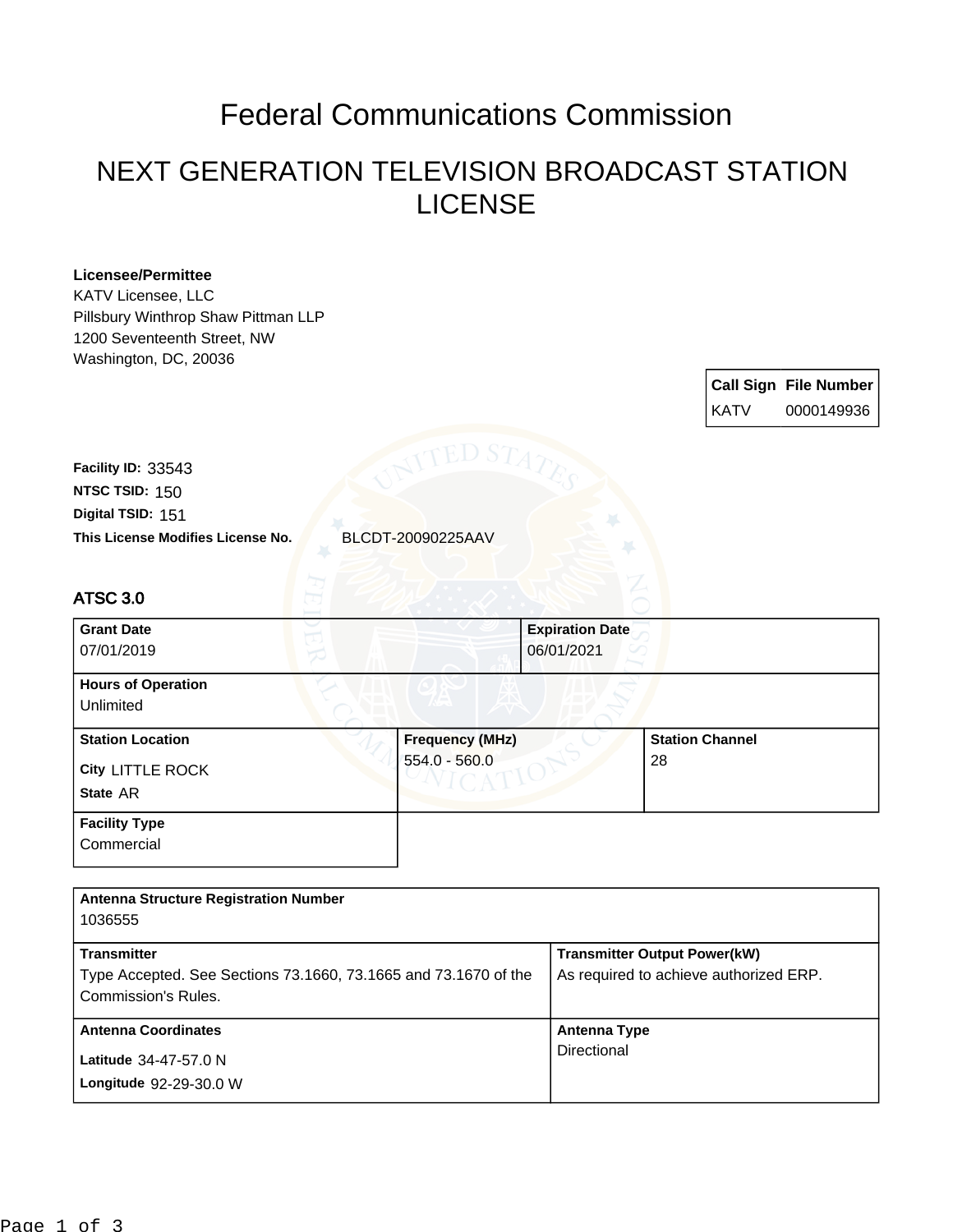| <b>Description of Antenna</b>                                   |                                                   |
|-----------------------------------------------------------------|---------------------------------------------------|
| <b>Make Dielectric</b>                                          |                                                   |
| Model TFU-29JTH/VP-R O6SP                                       |                                                   |
| Antenna Beam Tilt (Degrees Electrical)                          | Antenna Beam Tilt (Degrees Mechanical @           |
| 1.50                                                            | <b>Degrees Azimuth)</b>                           |
|                                                                 | 0.35@80                                           |
| <b>Major Lobe Directions</b>                                    | <b>Maximum Effective Radiated Power (Average)</b> |
| 165.0                                                           | 190 kW                                            |
|                                                                 | 22.79 DBK                                         |
| <b>Height of Radiated Center Above Ground (Meters)</b>          | <b>Height of Radiated Center Above Mean Sea</b>   |
| 372.6                                                           | Level (Meters)                                    |
|                                                                 | 663.6                                             |
| <b>Height of Radiated Center Above Average Terrain (Meters)</b> | <b>Overall Height of Antenna Structure Above</b>  |
| 538.3                                                           | <b>Ground (Meters)</b>                            |
|                                                                 | See the registration for this antenna structure.  |
| .                                                               |                                                   |

| <b>Waivers/Special Conditions</b><br><b>ATSC 1.0</b> |                        |                        |                        |             |                              |
|------------------------------------------------------|------------------------|------------------------|------------------------|-------------|------------------------------|
|                                                      |                        |                        |                        |             | <b>Call Sign Facility ID</b> |
|                                                      |                        |                        |                        | <b>KATV</b> | 33543                        |
|                                                      |                        |                        |                        |             |                              |
| <b>Grant Date</b>                                    |                        | <b>Expiration Date</b> |                        |             |                              |
| 06/22/2021                                           |                        | 06/01/2021             |                        |             |                              |
| <b>Hours of Operation</b>                            |                        |                        |                        |             |                              |
| Unlimited                                            |                        |                        |                        |             |                              |
| <b>Station Location</b>                              | <b>Frequency (MHz)</b> |                        | <b>Station Channel</b> |             |                              |
| City LITTLE ROCK                                     | $518.0 - 524.0$        |                        | 22                     |             |                              |
| State AR                                             |                        |                        |                        |             |                              |
|                                                      |                        |                        |                        |             |                              |
| <b>Facility Type</b>                                 |                        |                        |                        |             |                              |
| Commercial                                           |                        |                        |                        |             |                              |
|                                                      |                        |                        |                        |             |                              |
| . .<br>$\sim$<br>.<br>$\sim$ $\sim$                  |                        |                        |                        |             |                              |

| <b>Antenna Structure Registration Number</b><br>1263739                                       |                                        |
|-----------------------------------------------------------------------------------------------|----------------------------------------|
| <b>Transmitter</b>                                                                            | <b>Transmitter Output Power(kW)</b>    |
| Type Accepted. See Sections 73.1660, 73.1665 and 73.1670 of the<br><b>Commission's Rules.</b> | As required to achieve authorized ERP. |